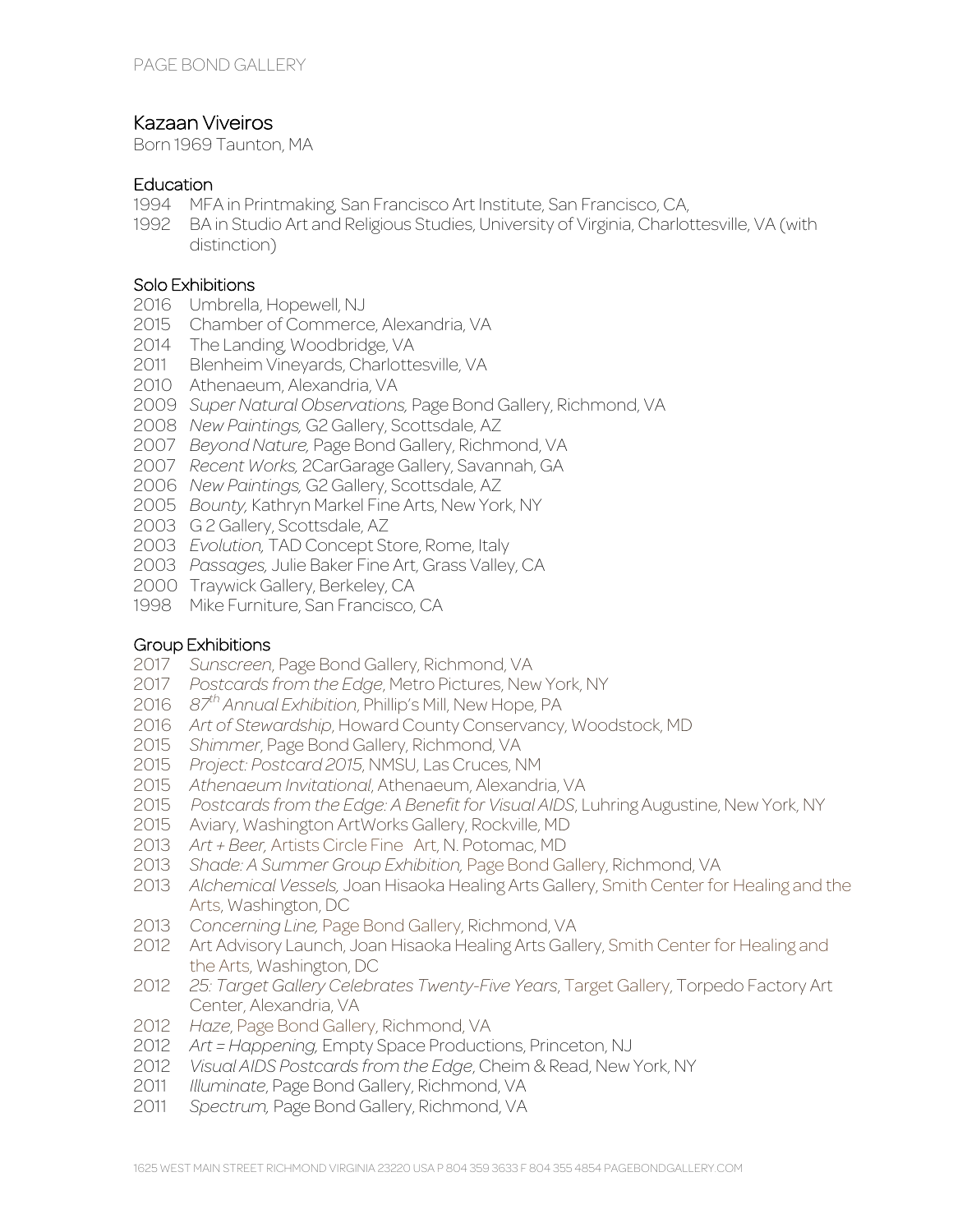- *Enduring Legacy: Selected Acquisitions*, Longwood Center for the Visual Arts, Farmville, VA
- *Past Meets Present VI,* Ruffin Gallery, University of Virginia, Charlottesville, VA
- *Realism…Believe*, ArtDC Gallery, Hyattsville, MD
- *Love Text,* Page Bond Gallery, Richmond, VA
- *Postcards from the Edge: A Benefit for Visual AIDS,* Metro Pictures, New York, NY
- *Los Angeles Art Show,* La Convention Center, Los Angeles, CA
- *End of Summer Sale,* Julie Baker Fine Art, Nevada City, CA
- *Going Postal,* Target Gallery, Torpedo Factory Art Center, Alexandria, VA
- *Postcards from the Edge: A Benefit for Visual AIDS,* Zieher Smith Gallery, New York, NY
- *Ultralux: 2009 Art Auction and Gala,* Longwood Center for the Visual Arts, Farmville, VA
- *Night of 1,000 Drawings,* Artist Space, New York, NY
- *WPA Art Auction Gala,* Katzen Art Center, American University, Washington, D.C.
- *December Project*, Page Bond Gallery, Richmond, VA
- *ARTivism: Engaging a Greener Generation*, McGuffey Art Center, Charlottesville, VA
- *Summer Group Exhibit*, 2 Car Garage Gallery, Scottsdale, AZ
- *Opening Exhibition*, 2CarGarage Gallery, Savannah, GA
- *The Steel Gallery Event at Fort Mason,* San Francisco, CA
- *Fathom*, Solomon Fine Art, Seattle, WA
- *Less,* Trudy Labell Fine Art, Naples, FL
- *Print/Group*, Page Bond Gallery, Richmond, VA
- *Exquisite History, Vol.1: Land of Wandering,* Off Grounds Gallery, Charlottesville, VA
- *Show Girls,* Page Bond Gallery, Richmond, VA
- *Fine Things,* Steel Gallery, San Francisco, CA
- *Special Holiday Show*, Julie Baker Fine Art, Grass Valley, CA
- *Lazy Days,* Julie Baker Fine Art, Grass Valley, CA
- *Favorite Things*, Steel Gallery, San Francisco, CA
- *Spring!: Group Show*, Julie Baker Fine Art, Grass Valley, CA
- *Works on Paper*, Momus Gallery, Atlanta, GA
- *Mostra-Mercato Arte*, Spazio AKA, Rome, Italy
- *Good Things Come in Small Packages*, Julie Baker Fine Art, Grass Valley, CA
- *Remember My Name*, Momus Gallery, Atlanta, GA
- *Night of 1,000 Drawings*, Artists Space, New York, NY
- *Post-Postcard 6*, Southern Exposure, San Francisco, CA
- *Baker's Dozen*, Julie Baker Fine Art, Grass Valley, CA
- *Post-Postcard 5*, Southern Exposure, San Francisco, CA
- *Japonisme: Asian Inspirations*, Torpedo Factory Art Center, Target Gallery, Alexandria, VA
- *Gallery Artists,* Traywick Gallery, Berkeley, CA
- *Gallery Artists,* Betty Wasserman Art & Interiors, New York, NY
- *Revolver*, Traywick Gallery, Berkeley, CA
- *Animals & Their People, People & Their Animals*, Sebastopol Center for the Arts, Sebastopol, CA
- *Post-Postcard 3,* Four Walls Gallery, San Francisco, CA
- *Get in Here (Part 1),* Traywick Gallery, Berkeley, CA
- *Post-Postcard 2,* Four Walls Gallery, San Francisco, CA
- *Timothy Higbee Gallery*, San Francisco, CA
- *Recent Work,* Carta, San Francisco, CA
- *Post-Postcard,* Four Walls Gallery, San Francisco, CA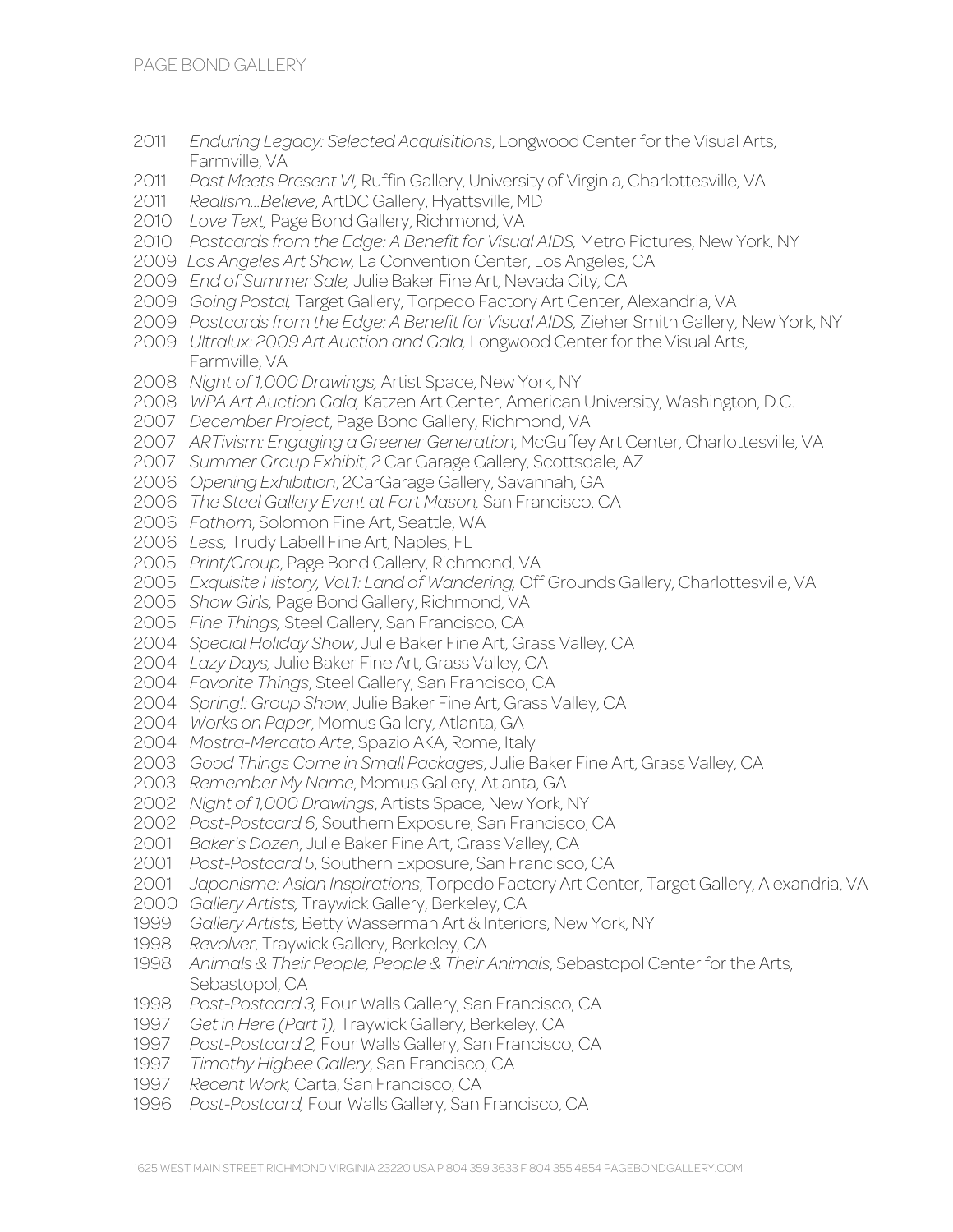- *Janet Turner National Print Competition*, University Art Gallery, Chico, CA
- *Cimarron National Works on Paper*, Gardiner Art Gallery, Stillwater, OK
- *Search for Eden*, Mythos Gallery, Burbank, CA
- *Saint Francis Hospital Benefit Exhibition*, Butterfield & Butterfield, San Francisco, CA
- *Object d'Art,* Morphos Gallery, San Francisco, California
- *Art/L.A*., Los Angeles Convention Center, Los Angeles, CA
- Diego Rivera Gallery, San Francisco, CA
- *Spring Show*, Walter McBean Gallery, San Francisco, CA
- Fayerweather Gallery, Charlottesville, VA

## **Bibliography**

- Yep, Dylan. "Art Center Draws on New Artists," *Mount Vernon Gazette*
- Ross, Alice. "Mental Landscape: Embracing Art as an Organic Process," *Elan Magazine*
- *Studio Visit Magazine*, Volume 5
- Roberts-Pullen, Paulette. "Past is Prologue," *Style Weekly*
- Proctor, Roy. "Elements of Style," *Richmond Times-Dispatch*, Sunday, May 20
- Hersh, Allison. "Natural Beauty," Savannah *Morning News*, February 8, 2007
- Phillips, Deborah*.* "Fine Things," *ARTnews Magazine*, December 2005
- Swanhuyser, Hiya. "Painting Favorites," *SF Weekly*, August, 2004
- "Designs of Distinction," *Naples Illustrated*, September/October 2004
- "Up and Comers," *Atlanta Journal-Constitution*, Sunday, August 3, 2003
- "Mind and Matter," *Alumni News* (University of Virginia Alumni Magazine)
- 2003 "Kazaan Viveiros at Julie Baker Fine Art," *Artweek*, April 2003
- *New American Paintings*, Mid-Atlantic Issue
- *Art on Paper*, July/August 2002
- *Artweek*, February 2002
- Communication Arts, Illustration Annual 42, July 2001
- "Gallery Beat," *Old Town Crier*, May 2001
- *South Coast Style*, 2000/2001 1st Printing
- *Pottery Barn Bed + Bath, Premier Issue* 2000 and Summer 2000 Issue
- *East Bay Express*, January 21, 2000, Volume 22, No.15
- *Inquiring Mind*, Fall 1999, Volume 16, No. 1
- *i Magazine*, Spring 1999, Vol.2, No.2 and Summer 2000, Vol.3, No.3
- Ormes, Mabrie. "Printmaking Possibilities," *Chico News and Review*

## Selected Public & Private Collections

Banner Desert Children's Hospital The Campbell Foundation Capital Lease, Inc. Capital One Coronado Island Marriott Resort Cristina Ferrare Danielle Steel Deloitte & Touche eBay Jewish Educational Alliance Lincoln National Corporation Nippon Express Owens and Minor P.A.L.L. Corporation